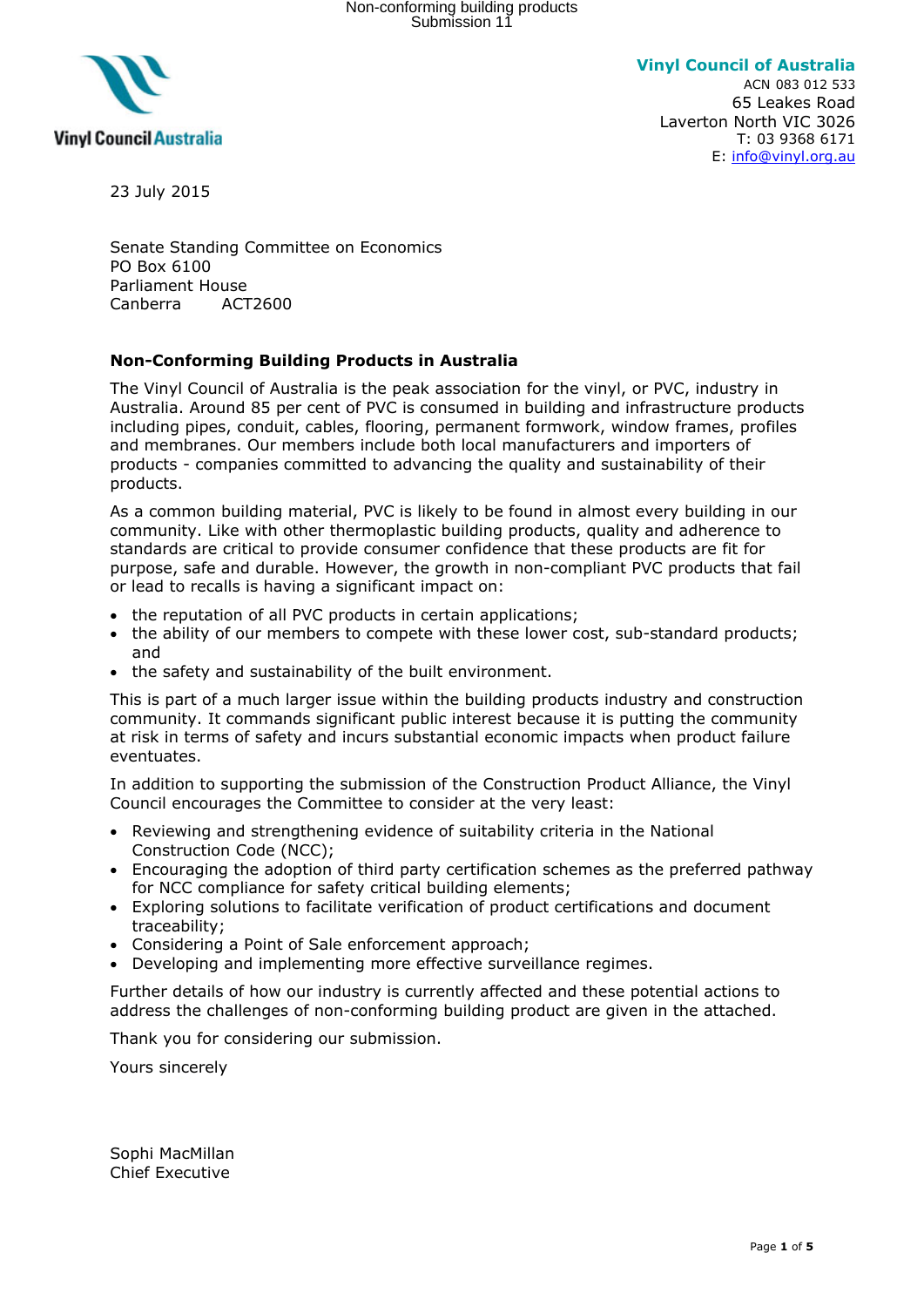

**Vinyl Council of Australia** ACN 083 012 533 65 Leakes Road Laverton North VIC 3026 T: 03 9368 6171 E: [info@vinyl.org.au](mailto:info@vinyl.org.au)

# **1.0 The Scale and Impact of Non-Conforming Building Products in the PVC industry**

## **1.1 Extent of non-conformance in PVC building products sector**

Incidences of non-conforming PVC products have been brought to light in several sectors, particularly plumbing, permanent formwork wall construction and cables. Nonconformance has come in a number of forms:

- False certification where products claim to meet Australian Standards or third party certification schemes but analytical testing confirms they do not.
- Provision of third party certificates such as NATA accredited laboratory assessments for a product that does not match the actual product supplied to the market. For example, a fire performance assessment test certificate that applies to a product with a PVC wall of 2.5mm, but the product sold in the market is 5mm thick, resulting in potentially significant differences in fire performance.
- Use of products in buildings in ways which are not compliant with the National Construction Code, for example a product that may not be suitable for use in buildings over 3 stories as it does not meet fire safety performance requirements; or, some products may be suitable for use in sprinklered buildings, but not in unsprinklered.

Examples of these non-conformance issues include the 2014 recall of Infinity/Olsent cables from the market, which related to PVC insulated cable products falsely claiming they met Australian Standards when analysis allegedly showed that the PVC insulation was under-plasticised. These products were not fit for purpose, did not meet regulatory standards and present a high fire and human safety risk.

The WaterMark certification scheme for plastic pipes continually verifies local manufacturer's product for compliance in what might be considered a best practice third party certification approach. However, recently, imported PVC pipe fittings stamped as complying with the relevant Australian standards and quoting WaterMark licence numbers were found to be non-compliant when independently tested.

In both of these instances it fell to the local manufacturers of these products to investigate and have these products tested when the suspicion of non-conformance was raised. Local manufacturers have unfairly borne the cost of bringing these cases to light to ensure public safety, while at the same time have to compete with cheaper, inferior non-compliant products in the market.

For the PVC sector, one of the issues of most concern regarding non-compliant product is fire safety given that PVC is a thermoplastic. In the case of PVC windows, a growing product segment in Australia because of their high energy efficiency performance, there are concerns of non-conforming product failing because of insufficient UV resistance in the PVC formulation. In the case of PVC plumbing and pipe, failures can cause contamination of the water system and be a public health concern. Large scale failure from poorly formulated, cheap product has occurred in other jurisdictions overseas and wiped out virtually the entire market for the product because of damage to consumer confidence.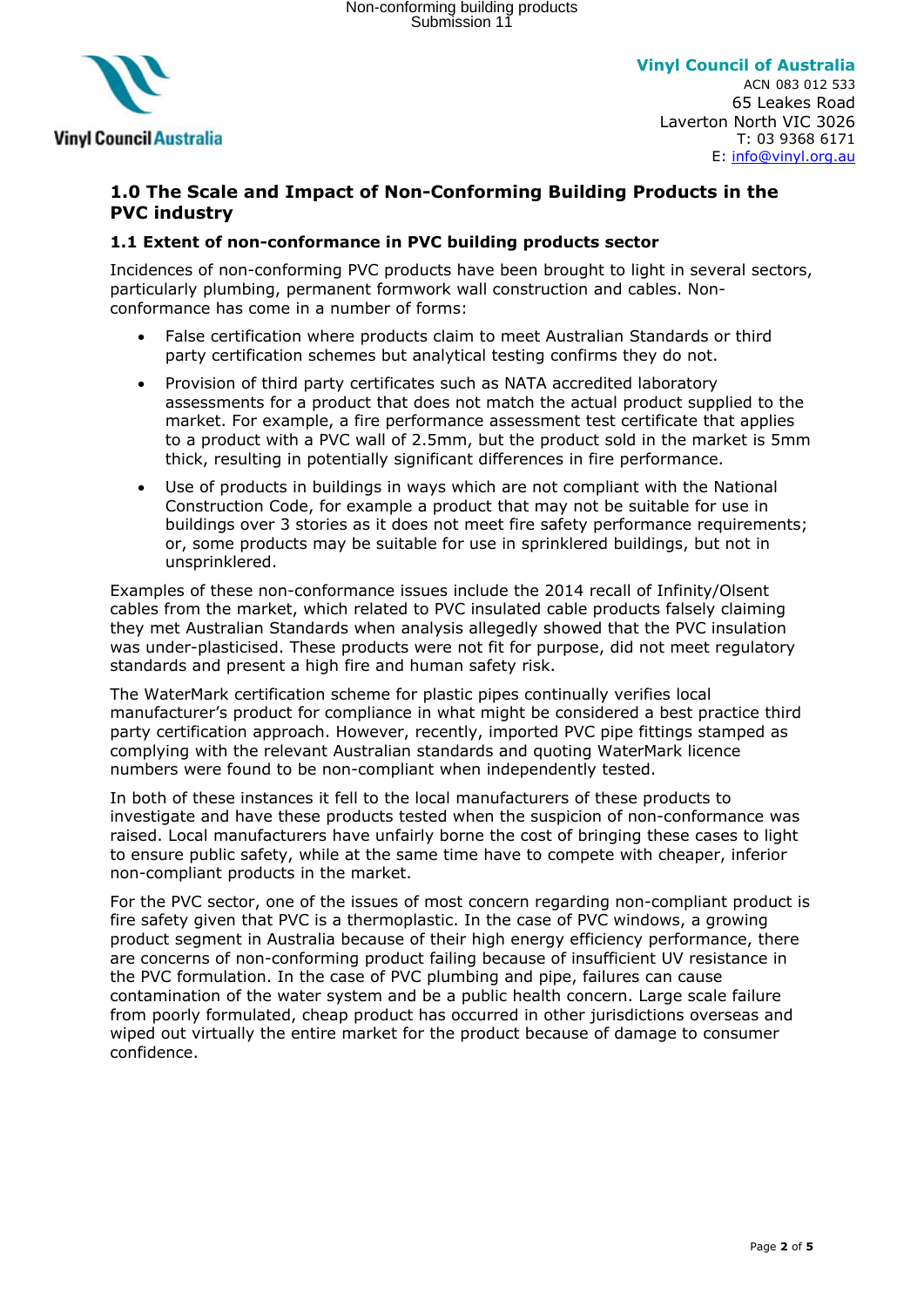

**Vinyl Council of Australia**

ACN 083 012 533 65 Leakes Road Laverton North VIC 3026 T: 03 9368 6171 E: [info@vinyl.org.au](mailto:info@vinyl.org.au)

## **1.2 Gaps and issues in current regulatory & policy frameworks**

There are many facets to the issue of non-compliant building products and we are therefore of the view that it requires a cohesive, federal approach to address them. We would like to see a joint industry / government consultative process to review the issues and to develop a holistic strategy to strengthen compliance across a broad spectrum of building products in the Australian market.

The National Construction Code (NCC) of Australia is a very comprehensive document; it might be argued that it is one of the world's leading building regulations. The Code supports innovation by offering alternative building solutions in good faith rather than allowing only prescriptive solutions (Deemed-to-Satisfy (DTS)).

'Alternative solutions' provide more choice of construction and product solutions; however, they also lead to greater complexity in verifying product performance in terms of critical aspects such as the fire resistance and smoke limitation requirements under the NCC's Volume 1 Section C.

Whether a DTS solution or an Alternative Solution, the NCC outlines the methods available to demonstrate evidence of the suitability of products and materials. Acceptable forms of evidence (in Victoria) include<sup>1</sup>:

- a report issued by a Registered Testing Authority (Registered with NATA or an authority recognized by NATA)
- a current Certificate of Conformity issued under the Australian Building Codes Board CodeMark scheme
- a Certificate of Accreditation issued by the Building Regulations Advisory Committee
- a certificate issued under section 238 of the Act by a registered engineer in the appropriate discipline
- a current certificate issued by a product certification body accredited by the Joint Accreditation System of Australia and New Zealand (JAS-ANZ)
- any other form of documentary evidence that correctly describes the properties and performance of the material or form of construction, and adequately demonstrates its suitability or that a calculation method complies with an ABCB protocol.

Given the range of pathways to demonstrate compliance, surveillance is clearly challenging and recent experience has shown that regulators are not adequately resourced to ensure product compliance is being met when the product is *in situ* in the building. As said above, certificates may be false or mis-represent the actual product used, or are not being assessed as evidence of compliance with NCC requirements once the product is *in situ*.

The report released by the Metropolitan Fire Brigade on the Docklands Lacrosse building fire reinforced the seriousness of the issue. Among the MFB's recommendations is a call for designers and certifiers to adopt building products with current certificates, and ensure compliance with all conditions imposed on the certificate. This would mean they must have a clear understanding of how and where the product is used.

<sup>1</sup> From *Suitability of materials for construction purposes*, June 2015, Victorian Building Authority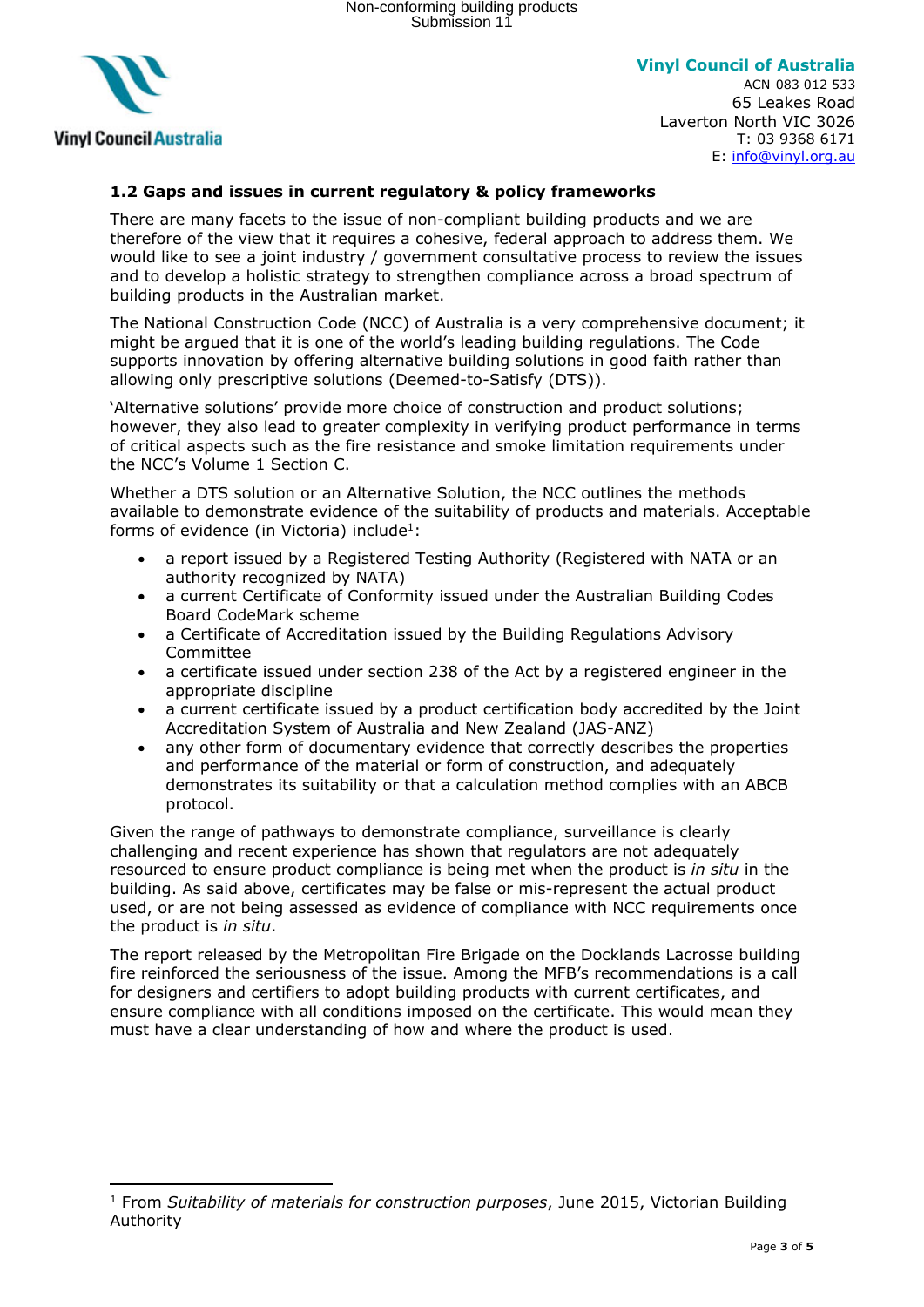

## **1.3 Impact of NCPs on PVC value chain**

Because NCPs 'cut corners' in terms of manufacturing and quality control, they are almost always cheaper than competing products. In the case of Infinity cable, the alleged under-use of plasticisers in the PVC formulation would have reduced the cost of the materials for the product enabling the imported product to be offered cheaply.

The impacts when a non-conforming product fails on the PVC value chain in Australia include:

- Undermined confidence in the performance of all PVC products
- Damage to reputation of all suppliers of that product type
- Inability for local manufacturers meeting higher production quality standards to compete for business, affecting production levels and employment
- Significant financial risks to wholesalers, retailers, home owners, builders, plumbers and contractors.

In addition, local manufacturers have carried the costs of investigating, testing and raising awareness of NCPs in the market with regulatory authorities. It is often the case that by the time the non-conformance has been evidenced and the consumer safety risk identified so that any necessary regulatory action can be taken, the original supplier of the products has 'gone underground'. Implementation of recalls and remedies then falls onto installers, builders or other parties in the supply chain, who bear the costs of redress.

#### **1.4 What the industry is doing to address NCPs**

We recognize that addressing NCPs requires a joint effort by industry and government. The PVC industry in Australia has engaged in development of a range of standards, product quality accreditation schemes and third party certification schemes (TPCS).

- The **WaterMark** Certification Scheme is a mandatory certification scheme for plumbing and drainage products, such as PVC products, to ensure that the materials and products used are fit for purpose and appropriately authorised for use in plumbing installations. The products are certified through the WaterMark Certification Scheme, listed on the WaterMark Product Database and identifiable by the WaterMark trademark.
- A **Best Environmental Practice** third party quality accreditation scheme for manufacturing PVC products was launched in 2010 in conjunction with the Green Building Council of Australia which requires verification to be completed by a JAS-ANZ or equivalent accredited auditing body. Accredited products are able to apply for a licence mark from the Vinyl Council and listing on the Best Environmental Practice PVC on-line register.
- A new **Industry Code of Practice** is currently being finalised for PVC window profiles to strengthen quality compliance. It will require third party NATA accredited testing of the profiles to stringent weathering and impact resistance standards in order to demonstrate compliance.
- The Vinyl Council has also submitted a proposal to Standards Australia nominating an Australian expert to an ISO Technical Committee's working group. The working group intends to develop a technical report to provide internationally accepted guidance on the fire characteristics and fire performance of PVC materials used in building applications.
- The Council is a member of the **Construction Product Alliance** and supported the development of the *Procurement of Construction Products: A guide to achieving compliance* published by the Australasian Procurement and Construction Council in 2014.